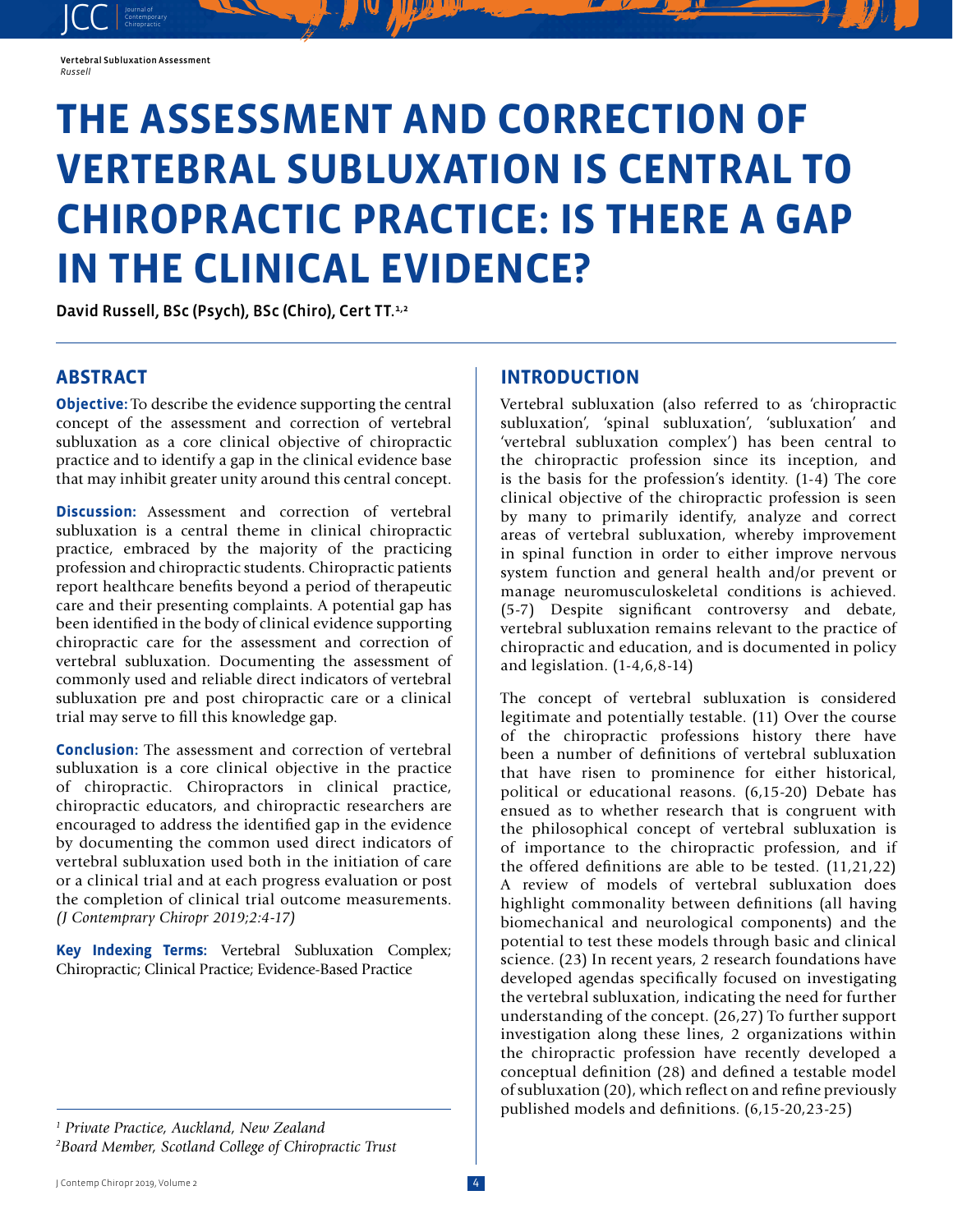Rome, an Australian chiropractor and researcher, states *"The chiropractic profession started with a hypothesis based on an observation, it has rigorously tested and clinically proved that hypothesis. Science has not disproven it."* (3) The purpose of this paper is to describe the evidence supporting the centrality of vertebral subluxation in chiropractic clinical practice and to identify a potential gap in the clinical evidence base that may inhibit greater unity around this central concept.

## **DISCUSSION**

Vertebral subluxation has been described as being a central and defining concept for the chiropractic profession. (1,3,29,30) Consensus has previously been reached by diverse groups embracing vertebral subluxation as a foundational and unique element of chiropractic care. (5,6,31) Despite this, the term has come to be the center of much debate and has drawn criticism as to its legitimacy as an entity of clinical importance (11,29,32), has been at the center of claims of professional lexicon cleansing (33), has been ridiculed as an outdated concept by a minority of chiropractic education institutions (34), and has been attacked by splinter groups within and outside of the chiropractic profession. (35,36)

At the heart of the current discussion is the practice of chiropractic by those at the coal face, those in clinical practice and the majority of the profession, the students studying to become chiropractors, and the people that are served through chiropractic care on a daily basis. Good, (37) a USA based chiropractic educator and researcher, states *"Ultimately, the centrists [those chiropractors that occupy the middle ground of the professions spectrum] must become proactive if they want to protect the profession and further advance the evidence in regard to the subluxation. They must not only engage in the debate, but fund the research that will investigate various aspects of the subluxation and then help disseminate this evidence to fellow doctors of chiropractic, other practitioners, health care policy makers, and society at large." Concluding that "The role of subluxation in chiropractic practice, the progression of this debate, and the future of the profession will be directly determined by the role that centrists choose to play."* (37)

#### *Organizations Independent of the Chiropractic Profession*

Globally there are organizations, independent of the chiropractic profession that suggest a clear indication that vertebral subluxation is considered to be a central feature in the clinical practice of chiropractic. The World Health Organization (WHO), an internationally recognized leader in healthcare policy, define chiropractic as *"A health care profession concerned with the diagnosis, treatment and prevention of disorders of the neuromusculoskeletal system and the effects of these disorders on general health. There is an emphasis on manual techniques, including joint adjustment and/or manipulation, with a particular focus on subluxations."* 

(5) The WHO have recognized "subluxation" as a central "focus" in the practice of chiropractic.

Medicare, a federally funded US healthcare insurance program for US citizens over 65 years of age, state that *"coverage of chiropractic services is specifically limited to treatment by means of manual manipulation (i.e., by use of the hands) of the spine to correct a subluxation."* (38,39) Further, subluxation is defined as *"a motion segment, in which alignment, movement integrity, and/or physiological function of the spine, are altered, although contact between joint surfaces remains intact,"* which can be identified through a number of commonly use clinical assessments including motion and soft tissue palpation, tenderness and x-ray. (38,39)

The Institute for Alternative Futures (IAF), (9) an independent organization and leader in helping organizations monitor trends, exploring future possibilities and creating the futures they prefer, reviewed the chiropractic profession in 2013. The experts identified for the review included policy makers, researchers, educators, thought leaders and clinical practitioners from within and outside the chiropractic profession. The IAF assessment of the chiropractic profession revealed that core to the clinical practice of 86% of U.S. chiropractors practice was vertebral subluxation correction, and that "subluxation" was the only "condition" that was "routinely seen" in practice. (9)

The Gallup Corporation, an independent global analytic and advice firm, have conducted several polls of the public's perception of chiropractic in the United States. (40-42) While they do not specifically discuss chiropractic their findings suggest that 50% of people don't know enough about the philosophies that guide chiropractic care. (42) However, those that do have an understanding of the about the philosophies that guide chiropractic care were 2 times more likely to appeal to the philosophies. (42) This accounts for 30% of the public polled. (42) Earlier findings suggest that 69% of the public agree that they have a good understanding of what chiropractors do, though only 31% stated "I want to see a chiropractor on a regular basis, even when I don't have pain." (40) 91% of the public polled stated that "spinal adjustment" was the service they want to receive when they visit a chiropractor. (41)

#### *Chiropractors in Clinical Practice*

Assessment of the opinions and practice characteristics of chiropractors' clinical practices have been the source of review in profession-wide surveys and in peer-reviewed research. Arguably the widest review of chiropractors' opinions comes from the World Federation of Chiropractic (WFC) Identity Survey, a multinational consultation in the identity of the chiropractic profession. (43) Though only achieving a 12.7% response rate, the WFC found that 65% of chiropractor's worldwide felt that the profession wanted to be viewed as having a focus on "vertebral subluxation and its impact on general health." (43)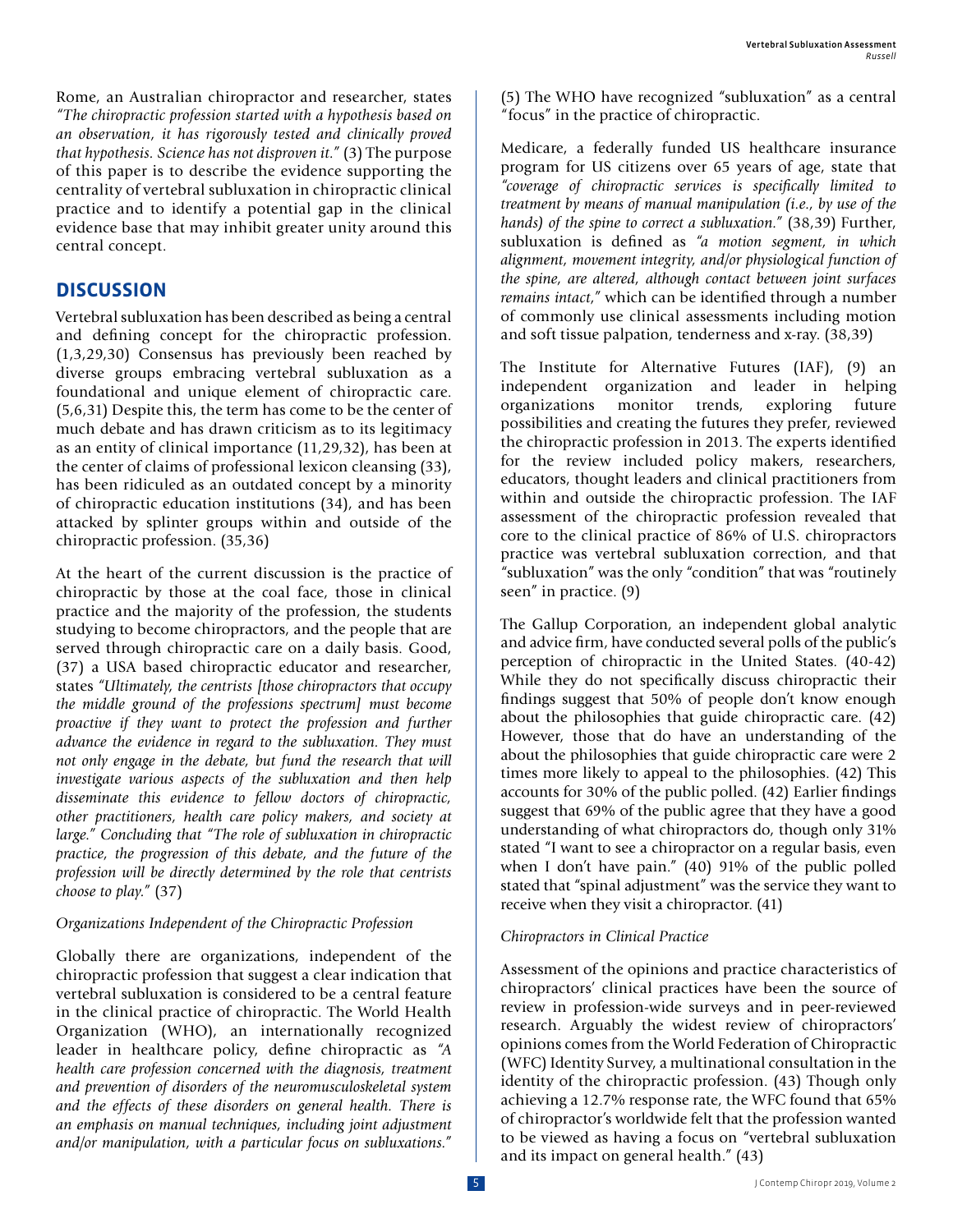A Canadian study found that 63.3% of chiropractors surveyed subscribed to a philosophically traditional perspective of chiropractic practice, subscribing to either the philosophical stance of DD or BJ Palmer. (44) In a North American study, McDonald et al. (10) found that 88.1% of North American chiropractors wanted to retain the term "vertebral subluxation." A similar majority (89.8%), however, felt that chiropractic care should be limited to musculoskeletal conditions. (10) Similar studies of chiropractors' perspectives have been undertaken in Australia and North America; however, the surveys do not include the term "vertebral subluxation" as a possible response option. (45,46) The Australian study (45) does report that chiropractors perceive that 73.1% of patient visits are for "spinal health maintenance," which begs the question, what are the patients being assessed for that requires chiropractic intervention to maintain spinal health?

Since 1991, the National Board of Chiropractic Examiners has routinely surveyed the profession in the USA, which results in their Practice Analysis of Chiropractic document. The rationale for the survey is *"To ensure that the assessment of chiropractic students and doctors of chiropractic accurately represents what chiropractors do in practice."* (47) Most recently, this survey found that "spinal subluxation" was managed solely in 88.9% of patient encounters with chiropractors. (47)

In 2004, the General Chiropractic Council commissioned a study of UK chiropractors to better understand their views. The results were compared for what the chiropractors felt chiropractic could offer and the reality of how chiropractors actually practiced. Both *"Wellness care, promoting general health and helping to prevent the occurrence of disorders"* and *"Optimising a patient's health despite incurable conditions"* was felt to be what chiropractic could offer by 77.16% of chiropractors, though was only practiced in reality by 62.64% and 64.4% of chiropractors respectively. (48)

Most recently, Beliveau et al. (49) performed an extensive scoping review of the chiropractic profession. Scoping reviews have become increasingly popular approach for synthesizing research evidence of broad topics that are complex or heterogeneous in nature. (50) The review found the most common manner in which chiropractors assessed their patients was by using static palpation (89.3%), motion palpation (86.5%) and "spinal examination" (79.5%). (49) Static and motion palpation are recognized as commonly used and reliable indicators in the assessment of vertebral subluxation. (39,51-56) In addition, the authors report "spinal manipulation" as the most commonly used method of patient management, used 79.8%of the time. The most commonly used chiropractic systems listed as being used in managing patients were Diversified, Activator, Gonstead, HIO, Thompson and SOT. These techniques are reported as being core to chiropractic, (57) and all of these technique protocols have a clear objective to bring about the correction of vertebral subluxation. (58-61) Further recent studies have highlighted the common use of 'maintenance care' in the management of chiropractic patients, describing that "the main hypothesis is that treatment may improve biomechanical and neuromuscular function." (62) This is congruent with the many models of vertebral subluxation available. (16-20,23-25,28) The evidence suggests that the concept of vertebral subluxation is an accepted and central feature in the clinical practice of chiropractic.

#### *Perspectives of Chiropractic Students*

Little is known about students training in undergraduate chiropractic degrees regarding their perspective on chiropractic practice. In 2010, the World Congress of Chiropractic Students (WCCS), an international forum representing the global student chiropractic population, passed a motion to adopt the Association for Chiropractic College's definition of vertebral subluxation. (63,64) The definition states *"A subluxation is a complex of functional and/or structural and/or pathological articular changes that compromise neural integrity and will influence organ system function and general health."* (6,64) The WCCS also define the clinical role of a chiropractor as being *"…adjustment of the segments of the spine, and extremities, in order to relieve nerve interference and, to promote optimal health."* (64)

Recently, 2 studies have been published that report on the perspectives of students in North America, and Australia and New Zealand. (12,65) The majority of North American students (61.4%) responded that *"the emphasis of chiropractic intervention is to eliminate vertebral subluxation."*  (65) A strongly positive response toward being educated in evidence-based information was also reported. (65)

Results reported from a similar survey of Australian and New Zealand chiropractic students echoed the results of the North American students. The majority (54.8%) of students from Australia and New Zealand indicated that *"The primary purpose of the chiropractic examination is to detect vertebral subluxations,"* and 58.2% of responders also indicated that the *"Emphasis of chiropractic care is to eliminate vertebral subluxations."* (12) The lower percentage of students supporting the emphasis on vertebral subluxation focused chiropractic care, though still a majority, may be reflected in that half of the existing chiropractic colleges in Australia are signatories of the chiropractic education collaboration document which relegates vertebral subluxation to an historical concept only. (34) The students in this study also indicated that there should be an emphasis on evidence in their curriculum. (12) The authors noted that they were expecting dissimilar student opinions to those of North American chiropractic students given that chiropractic training is exclusively university based, which in Australia is typically more musculoskeletal in orientation. (12,34)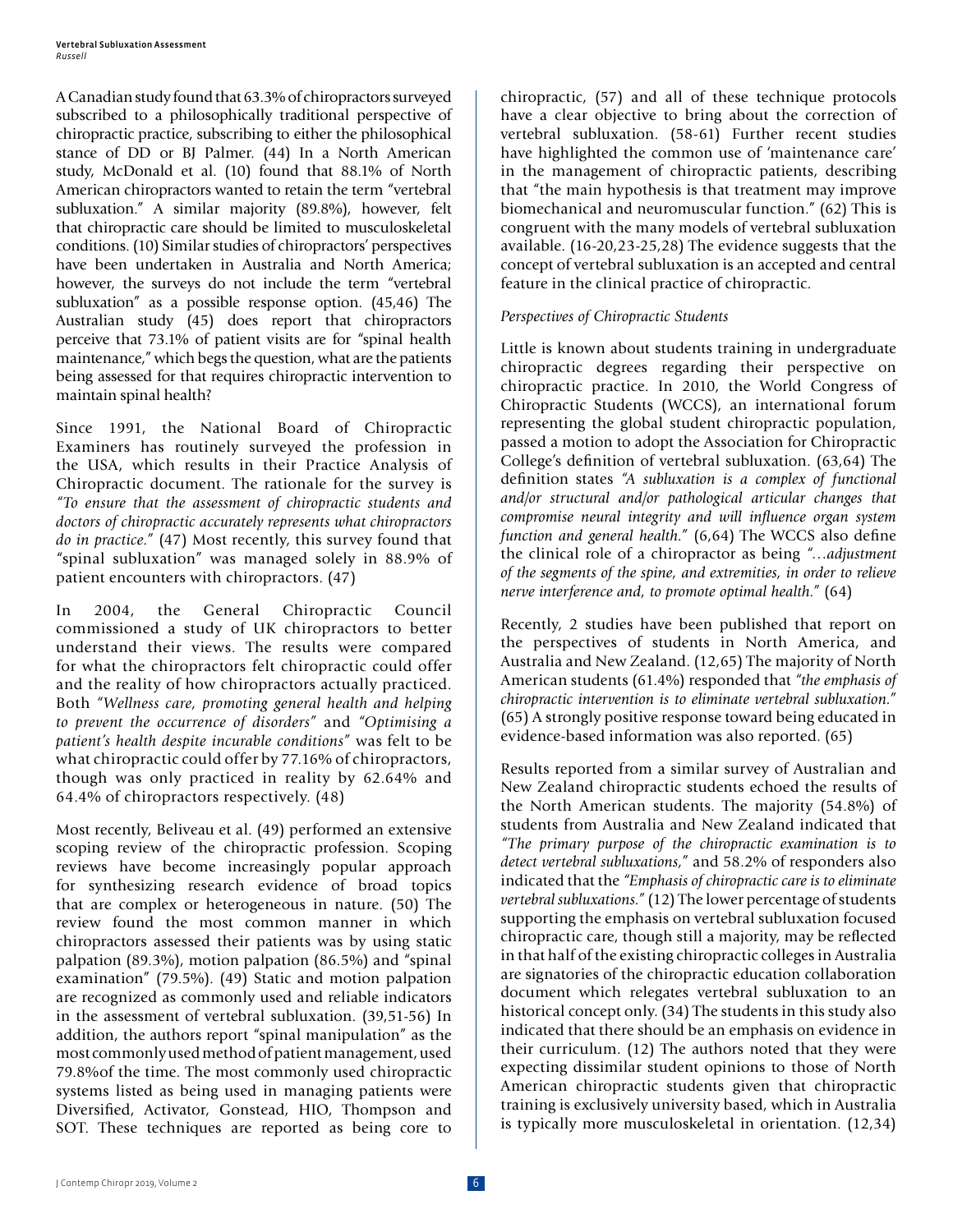The evidence suggests, not only is the concept of vertebral subluxation is an accepted and central feature in the clinical practice of chiropractic, that the assessment and "elimination" of vertebral subluxation is congruent with how chiropractic students perceive the objective of chiropractic to be.

#### *Public Perception*

It is well established that members of the public seek out chiropractic due to neuromusculoskeletal complaints, primarily of the spine. (45,47,66-73) However, there is growing evidence that members of the public are seeking chiropractic care for "wellness" care. (45,70,71,74,75) Parents also seek chiropractic care for their children for "wellness." (69,73)

Brown et al. (70) reported on characteristics of patients from 96 randomly selected Australian chiropractic practices. General health and well-being was the second most commonly given reason for seeking care. The patients also reported that family tradition was not a major factor in choosing chiropractic care, but rather a personal philosophy was the salient reason for their choice in 70.2% of cases.

Charity et al. (71) reported on 3287 unique patient visits to chiropractors in Victoria, Australia. The primary reason for the patient's visit was "wellness/maintenance" care, which was in 39% of cases. Patients were typically oriented to maintaining healthy lifestyle habits.

Adams et al. (45) surveyed 2005 Australian chiropractors about the clinical management they provided. "Spinal health maintenance/prevention" was the reason for patient presentation in 73.1% of cases. The authors estimated that there were 21.3 million visits to Australian chiropractors annually, which would suggest that approximately 15.5 million visits are in relation to "spinal health maintenance/prevention."

These findings are echoed elsewhere around the world. In 2 similar studies from Switzerland and South Africa, the researchers found that 73.7% and 89.7% of chiropractors respectively saw patients for "wellness/ preventative care." (76,77) Similarly, a survey of adults in the USA found that 77.5% of respondents reported that chiropractic had helped "a great deal with improving their overall health and well-being". (78) This suggests that chiropractors around the world recognize the public choose chiropractic for reasons well beyond short-term management of pain syndromes.

Most recently, a study presented at the Association for Chiropractic Colleges Research Agenda Conference, Dallas 2018, found that the major reason (62.9%) for parents seeking chiropractic care for their children is because chiropractors aim to "treat the cause, not just

the symptoms." (74) Of the people surveyed, 84% stated that their children's health had improved as a result of chiropractic care. (74) This is consistent with the results from a New Zealand study, where 90% of patients reported that they had received benefit from chiropractic care in areas beyond their presenting complaints. (72)

Alcantara et al. (69) reported that 'wellness care' was the most common reason for parents in choosing to take their child to a chiropractor. Carlton et al. (73) reported that chiropractic care was 1 of 2 complementary and alternative medicine (CAM) practices chosen by parents to improve "well-being" for their children. It would be reasonable to consider that the parents of these children recognize a benefit of chiropractic care beyond the shortterm management of a pain syndrome.

Without a documented pain syndrome as a reason for patients seeking chiropractic care (45,69-71,74-77), and given the frequency that chiropractors suggest that they are solely managing patients for vertebral subluxation (45-47), it can be assumed that members of the public (both novices to chiropractic and existing chiropractic patients) may choose chiropractic care for benefits received for chiropractic care focused on the correction of vertebral subluxation.

#### *Patient Education*

There is little evidence available in the literature pertaining to education of the public about vertebral subluxation. To my knowledge, there are only 2 studies that focus on public education regarding the concept of chiropractic care focused on vertebral subluxation.

A Canadian study, (79) presented at the WFC Congress (Paris 2001), aimed to measure the awareness of the term "subluxation" and its influence on chiropractic considerations. Respondents were asked *"Whether knowing about subluxation increased or decreased interest in considering chiropractic treatment."* The authors suggest that *"knowing about subluxation does not meaningfully increase interest in chiropractic."* However, the authors conclusions seem somewhat misleading. In fact, there was a positive shift in the opinions of 42% of those asked, only 1% becoming negative towards the profession. (79)

Russell et al. (80) surveyed 345 people at public marketing events in Auckland, New Zealand. The participants were educated about chiropractic care regarding vertebral subluxation. Results were similar to the Canadian study, with 44.3% of participants changing their perception of chiropractic for the positive, and only 1.7% of the respondents for the negative.

The evidence suggests that not only is the concept of vertebral subluxation a central feature in clinical practice, the assessment and "elimination" of vertebral subluxation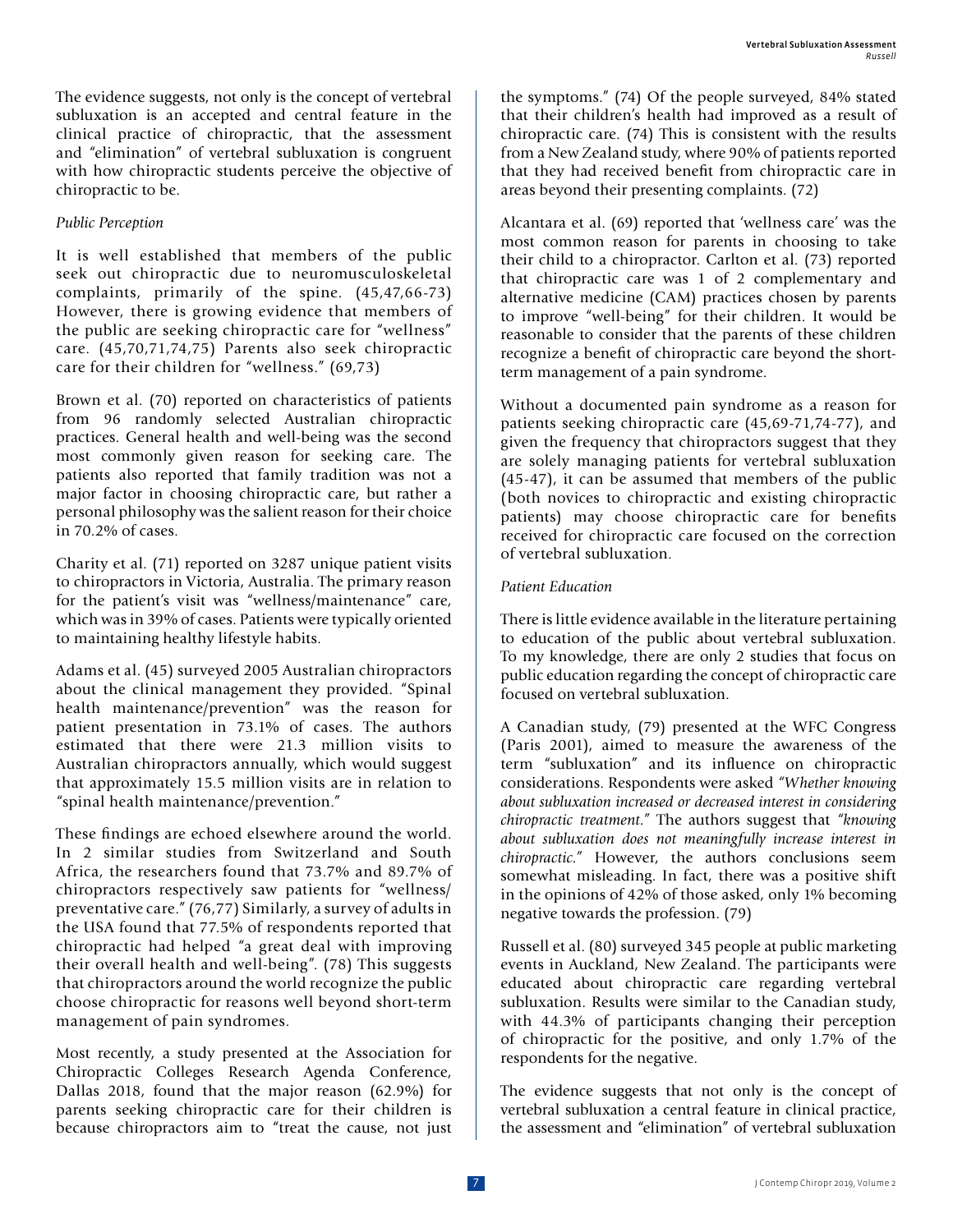is congruent with what chiropractic students perceive the objective of chiropractic to be. The public/patients are also both open to the concept of vertebral subluxation as a legitimate healthcare concern and they are compelled to continue chiropractic care for reasons well beyond shortterm therapeutic benefit. It stands to reason that chiropractic care focused on correction of vertebral subluxation supports the patient's rationale for remaining under chiropractic care, at the very least to maintain spinal health.

#### *Outcomes of Chiropractic Care and Vertebral Subluxation Assessment*

Outcomes of chiropractic care are well reported, whether they be for neuromusculoskeletal complaints (50,80), non-neuromusculoskeletal complaints (47,70,80-83), improved function (50,83-93) or quality of life. (92-97) These outcomes are all associated with the "chiropractic care" or "spinal manipulation" provided in the studies. However, these outcomes are a benefit associated with a period of chiropractic care, and not necessarily a direct indicator of the reduction, correction or "elimination" of vertebral subluxation, although they are very important to understand and report on.

Other indirect or remote indicators associated with the presence of vertebral subluxation have also been reported on. These include measured spinal range of motion, heart rate variability, surface electromyography and thermography. (51,98-110) While these assessments may reflect important objective measures associated with improved biomechanical, neuromuscular and neurological function following chiropractic care, they do not indicate exactly where to provide the chiropractic adjustment, or in what direction, and may not indicate that a specific vertebral subluxation has been reduced, corrected or "eliminated".

Of primary interest to the current study are direct indicators of vertebral subluxation. These have been reported to be commonly used in clinical practice, both as generic indicators or as part of specific technique protocols. (49- 61) Direct indicators of vertebral subluxation include tenderness, soft tissue palpation, intersegmental motion palpation, joint play/end feel, leg-length inequality, and special tests including cervical syndrome, Derifield and heel tension. (51-53,58) Direct indicators of vertebral subluxation are the assessments used in daily clinical practice to directly determine the site and direction to apply the chiropractic adjustment. These direct indicators are consistent with the biomechanical and neurological attributes of a vertebral subluxation common to all models. (16-20,23-25,28) The ability to reliably assess for presence of vertebral subluxation and post-adjustment reduction, correction or "elimination" of those direct indicators of vertebral subluxation has been reported. (39,51-56,111) Although validity of these assessments is limited, these direct indicators have been reported as being moderate to high in reliability. (39,51-56,111) A recent report at the

Association of Chiropractic Colleges Research Agenda Conference workshop suggests that assessments should still be used despite limited evidence "provided the procedure is thought to have construct validity", meaning observations seen in clinical practice are consistent with the theoretical concept, in this case the assessment of vertebral subluxation. (112)

Since a core clinical objective of chiropractic care is to assess for and, with the chiropractic adjustment, reduce, correct or "eliminate" vertebral subluxation (5-7,12,65), it stands to reason that this should be reported in the clinical literature in addition to any indirect/remote objective measures and subjective outcome measures being used and reported on. This may represent a gap in the clinical evidence.

#### *The Evidence Gap*

It may be an impractical task to review every published peer-reviewed study relevant to the clinical practice of chiropractic, though potentially an important review of the available literature. For the purpose of this study, to assess the potential gap in clinical evidence, I reviewed all clinically-oriented studies in chiropractic peer-reviewed journals in 2017, the last full calendar year. A total of 84 papers, (113-196) meeting the criteria for inclusion, were found in a review of *Annals of Vertebral Subluxation Research, Chiropractic History, Chiropractic and Manual Therapies, Chiropractic Journal of Australia, Journal of the Canadian Chiropractic Association, Journal of Chiropractic Education, Journal of Chiropractic Humanities, Journal of Chiropractic Medicine, Journal of Clinical Chiropractic Pediatrics, Journal of Manipulative and Physical Therapeutics, Journal of Pediatric, Maternal and Family Health,* and J*ournal of Upper Cervical Chiropractic Research.* Criteria for inclusion were that the paper was of a clinical orientation with chiropractors performing the assessment and intervention, peerreviewed and published in a chiropractic journal in the 2017 calendar year.

Of the 84 papers 2 were clinical trials (160,161), 1 was a prospective study (163), 1 was a retrospective chart review (159), 11 were case series (133, 137, 142, 143, 146, 149, 150, 152, 154, 159, 186), and 69 were case reports. (113- 133, 135, 136, 138-141, 144, 145, 147, 149, 151, 153, 155- 157, 162, 164-185, 187-196) A total of 66 (78.6%) of the studies made specific reference to vertebral subluxation as the entity that was being assessed for in order to provide chiropractic care.

Direct indicators of vertebral subluxation were documented in 59 (70.2%) of the studies at the initiation of chiropractic care or clinical trial. (113, 115, 116, 119-122, 127, 130-133, 135, 136, 140, 141, 143, 145, 148-150, 152, 154-158, 160- 162, 164-169, 171, 173-196) When thermal patterning is included for upper cervical techniques this number raises to 62 (73.8%). The most common direct indicators of vertebral subluxation reported in the initial assessment were motion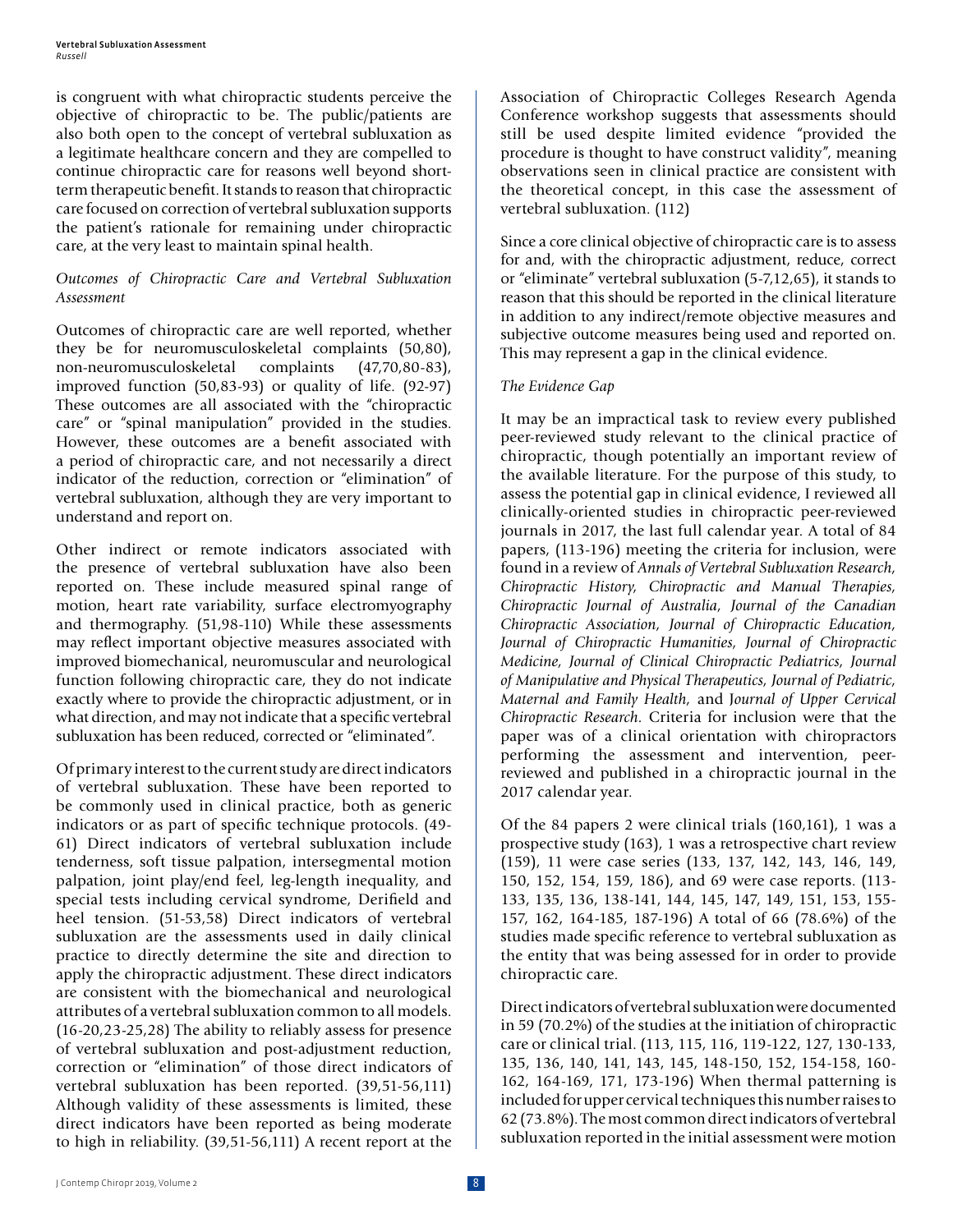palpation (52.4%) (113, 115, 116, 122, 127, 131, 133, 135, 136, 140, 141, 143, 145, 148, 154-156, 158, 160-162, 164, 167, 169, 173-189, 191, 196), soft tissue palpation (45.2%), (116,120-122,127,130,132,133,135,136,141,145,148-150, 152, 155, 162, 164, 165, 167-169, 173-175, 178-186, 189, 191, 196) and leg-length inequality (21.4%). (119, 145, 148, 164, 167, 168, 173, 180, 181, 183-186, 189, 190, 193- 196) X-ray was used in 41 (48.8%) of initial patient or subject assessments. Indirect or remote assessments of autonomic and neuromuscular function associated with vertebral subluxation was initially measured by heart rate variability (3.4%), surface electromyography (16.7%), and thermography (25%).

In stark contrast, very few studies reported on the direct indicators of vertebral subluxation following a course of chiropractic care or at the end of a clinical trial, with only 13 (15.4%) studies documenting a reduction, correction or "elimination" of vertebral subluxation based on the direct indicators that were assessed. (119, 121, 122, 130, 131, 152, 155, 173, 175, 176, 180, 187) When thermal patterning is included for upper cervical techniques, this number raises to 16 (19%). The most common direct indicators of vertebral subluxation reported in the post care or clinical trial assessment were soft tissue palpation (8.3%) (121, 122, 130, 152, 155, 175, 180), leg-length inequality (6%) (119,173,180,190,195), and motion palpation (3.6%). (131,180,187) Indirect or remote assessments of autonomic and neuromuscular function associated with vertebral subluxation after a course of chiropractic care or clinical trial was measured by heart rate variability (2.4%), surface electromyography (9.5%), and thermography (16.7%), indicating these objective outcomes are more consistently reassessed, although may be poorly used.

The gap in the evidence, from my observation, seems to be a lack of documentation of direct indictors of vertebral subluxation, predominantly after a course of chiropractic care or clinical trial, to demonstrate whether vertebral subluxation has remained the same, reduced or has been corrected or "eliminated." More commonly, "spinal manipulation," "chiropractic care" or a named chiropractic technique is described as the intervention, and only the outcomes not directly associated with vertebral subluxation are measured.

Case reports and series are typically considered low-level research on the hierarchy of evidence. However, case reports and series are a direct reflection of chiropractic care in a clinical setting, and thus a true reflection of clinical practice, and should document change in direct indicators of vertebral subluxation. Clinical trials are studies is which the participants are randomly divided into separate groups that receive different treatments or other interventions. (197) Given the typically small number of participants in a clinical trial, it is quite feasible to assess

for direct and reliable indicators of vertebral subluxation after the intervention once the clinical measures have been completed, in order to also determine if there has been a reduction or correction in vertebral subluxation.

Direct indicators of vertebral subluxation are common to the chiropractic profession and evidence shows there are increasing levels of reliability in their use. (39,51-56,111) Recently, chiropractic research-funding organisations have highlighted the need for more evidence in this area of the profession's interest. (23,24) This is reflected in the concluding comments of Hartvigsen and Fench, (198) who state *"There is a paucity of data and rigorous scientific studies regarding most aspects of chiropractic and chiropractic practice,"* and further echoed in a recently presented pilot study on the research topics of interest to practicing chiropractors, where Hosek et al (199) found that *"field doctors would like research studies designed to support what they anecdotally observe in their practices."* 

Chiropractors in clinical practice, chiropractic clinical educators and chiropractic researchers are encouraged to include documentation of these common direct indicators of vertebral subluxation both at the initiation of chiropractic care or clinical trial and at each progress evaluation, irrespective of the specific named chiropractic technique they choose to manage their patients and the other indirect/remote objective and subjective outcomes, in order to minimise this potential gap in the evidence supporting chiropractic care for the assessment and reduction, correction or "elimination" of vertebral subluxation.

#### **Limitations**

A narrative review of the literature does have imitations; it is evaluated from my perspective and hence may include personal bias. The paper does not review each individual model or definition of vertebral subluxation, but rather identifies where commonly-used direct indicators of vertebral subluxation have been used or not. I do not report on the validity of individual direct indicators of vertebral subluxation, only that they are commonly used in clinical practice and clinical trials and that there is established reliability for their use. Future research into this area of inquiry would benefit from a more systematized approach.

### **CONCLUSION**

The assessment and correction of vertebral subluxation is central to the clinical practice of chiropractic care. Chiropractic students are in favor of a vertebral subluxation focus in patient management. Members of the public are positively influenced by education on vertebral subluxation-focused chiropractic care, and regularly choose chiropractic care for reasons beyond a short-term therapeutic benefit.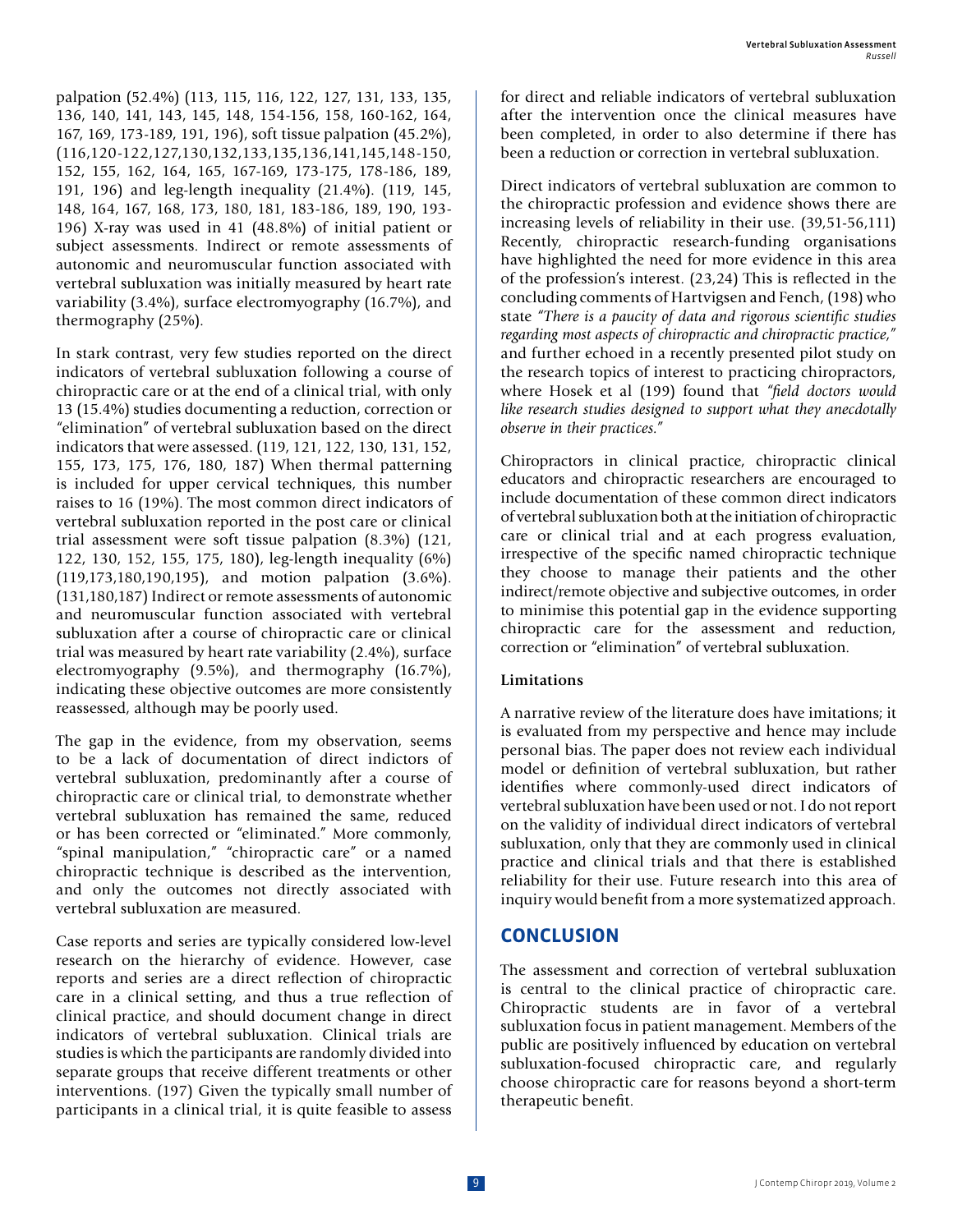Evidence demonstrates that vertebral subluxation can be reliably identified through commonly used direct indicators, and that outcomes of chiropractic care beyond neuromusculoskeletal pain management are positive, although often associated with a course of care under a named chiropractic technique or a generalized "chiropractic care" or "spinal manipulation". However, there may be little evidence in the chiropractic literature demonstrating reduction or elimination in direct indicators of vertebral subluxation over or at the end of a course of chiropractic care or clinical trial.

A potentially important line of investigation would be to analyze the available models of vertebral subluxation and compare them to the commonly used indicators of vertebral subluxation. Chiropractors in clinical practice, chiropractic clinical educators and chiropractic researchers could address this potential gap in the evidence by documenting the commonly used direct indicators of vertebral subluxation in the initiation of care or a clinical trial and at each progress evaluation or post the completion of clinical trial outcome measurements. Further investigation into the reliability and validity of direct indicators of vertebral subluxation should also be undertaken as a priority for the chiropractic profession.

## **REFERENCES**

- 1. Hart J. Analysis and adjustment of vertebral subluxation as a separate and distinct identity for the chiropractic profession: A commentary. J Chiropr Humanit 2016;23(1):46-52
- 2. Good, CJ. Chiropractic identity in the United States: wisdom, courage and strength. J Chiropr Humanit 2016;23(1):29-34
- 3. Rome, P. A basis for the theory of a central chiropractic principle- the vertebral subluxation. Chiropr J Australia 2013; 43(1):2-14
- 4. Budgell B. Subluxation and semantics: a corpus linguistics Study. J Can Chiropr Assoc 2016; 60(2):190-194
- 5. World Health Organization. WHO guidelines on basic safety and training in chiropractic. Geneva: World Health Organization; 2005 http://apps.who. int/medicinedocs/documents/s14076e/s14076e.pdf [Accessed 18 November 2018]
- 6. Association of Chiropractic Colleges. The Association of Chiropractic Colleges Position Paper # 1. July 1996. . ICA Rev 1996;November/December
- 7. Chiropractic WFo. Definitions of chiropractic 2015 [Available from: https://www.wfc. org/website/index.php?option=com\_ content&view=article&id=90&Itemid=110. [Accessed 18 November 2018]
- 8. Christensen MG, Hyland JK, Goertz CM, Kollasch MW. Practice analysis of chiropractic. Greeley, CO: National Board of Chiropractic Examiners; 2015
- 9. Institute for Alternative Futures. Chiropractic 2025: divergent futures . Alexandria, VA. March 2013. Available from http://www.altfutures.org/pubs/ chiropracticfutures/IAF-Chiropractic2025.pdf [Accessed 18 November 2018]
- 10. McDonald WP, Durkin KF, Pfefer M. How chiropractors think and practice: the survey of north american chiropractors. Semin Integr Med 2004; 2:92-98
- Keating JC, Charlton KH, Grod JP, Perle SM, Sikorski D, et al. Subluxation: dogma or science? Chiropr Osteopat 2005;13:17
- 12. de Luca KE, Gliedt JA, Fernandez M, Kawchuk G, Swain MS. The identity, role, setting, and future of chiropractic practice: a survey of Australian and New Zealand chiropractic students. J Chiropr Educ 2018; Article in Press DOI 10.7899/JCE-17-24
- 13. Repka A, Ebrall P, Draper B. Failure to use vertebral subluxation complex as a diagnostic term: A flaw of reductionistic diagnosis with resultant compromise of student and patient outcomes in chiropractic teaching clinics. Chiropr J Aust 2007; 37 (3): 84-91
- 14. Ebrall P. Towards better teaching about the vertebral subluxation complex. Chiropr J Aust 2009;39(4):165-170.
- 15. Stephenson RW. Chiropractic textbook. Davenport, Iowa: Palmer School of Chiropractic; 1927.
- 16. Practice Guidelines for Straight Chiropractic. Paper presented at: Wyndham Conference; May 13-17, 1992, 1992; Chandler, Arizona, USA.
- 17. Lantz CA. The vertebral subluxation complex part 1: An introduction to the model and kinesiological component. Chiro Res J 1989;1(3):23-36
- 18. Gatterman MI, Hansen DT. Development of chiropractic nomenclature through consensus. J Manipulative Physiol Ther 1994;17(5):302-309
- 19. Leach RA. The chiropractic theories: a textbook of scientific research. 4th ed. Baltimore: Lippincott Williams and Wilkins; 2004
- 20. The Rubicon Group. Definition and Position Statement on the Chiropractic Subluxation. [Online] Available at: http://www.therubicongroup.org/#/policies/: The Rubicon Group, 2017:4. [Accessed 18 November 2018]
- 21. Harvey M. Using chiropractic philosophy to deliver relevant research: The example of the Australian Spinal Research Foundation grant funding process. Chiropr J Aust 2010: 40 (4); 151-153
- 22. Senzon SA. Constructing a philosophy of chiropractic I: an Integral map of the territory. J Chiropr Humanit 2010; 17:6–21
- 23. Kent C. Models of vertebral subluxation: A review. J Vertebral Subluxation Res 1996;1(1):1-7
- 24. Kent C. A four-dimensional model of vertebral subluxation. Dynamic Chiropractic 2011;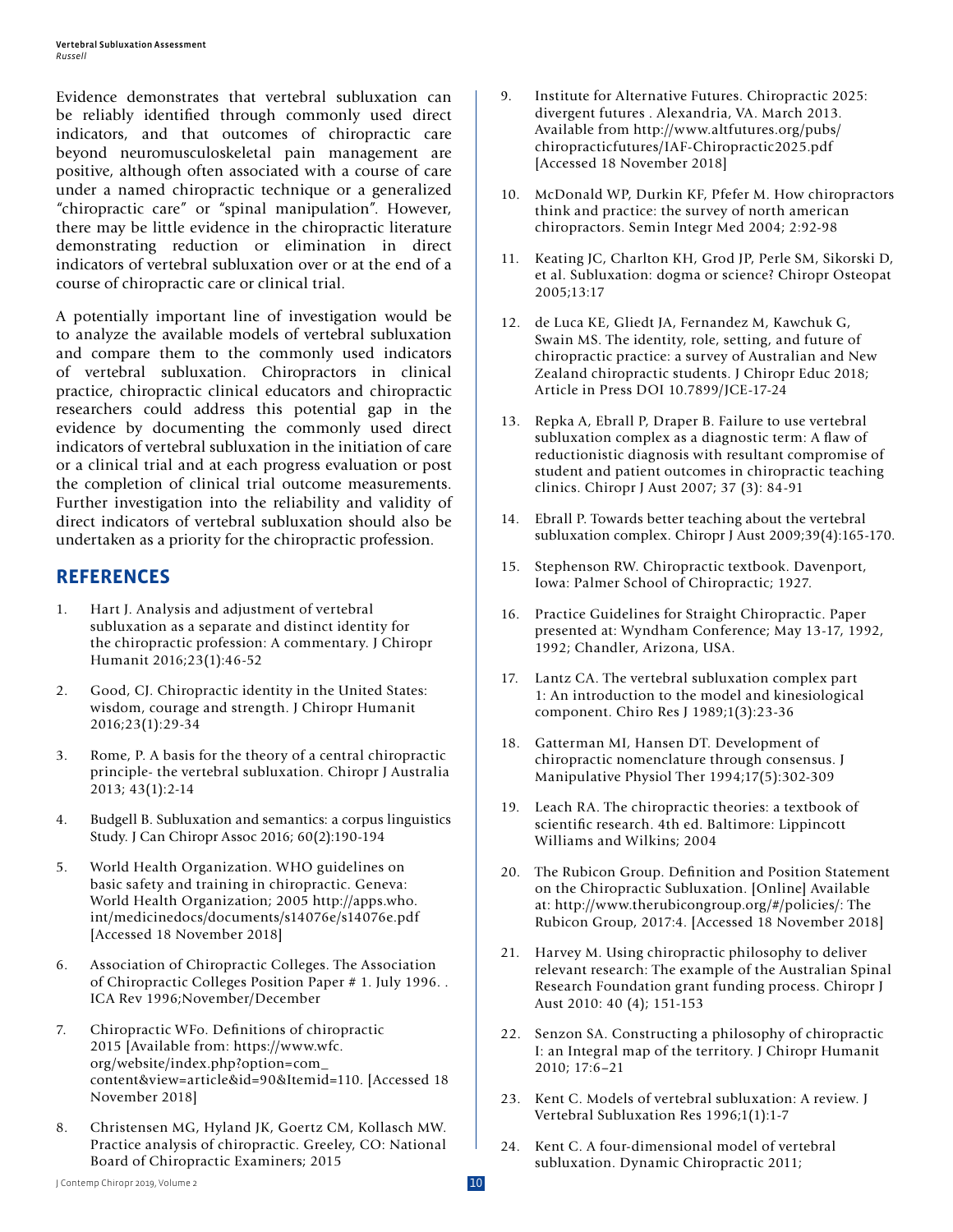- 25. Harrison DE, Oakley PA. Necessity for biomechanical evaluation of posture, alignment and subluxation. Part I. The 6 subluxation types that satisfy Nelson's criterion for valid subluxation theory. J Contemporary Chiropr 2018; 1(1):9-19
- 26. Kent CB, McCoy M. Vertebral subluxation research: An agenda to explore the epidemiology of vertebral subluxation and the clinical outcomes related to management. J Vertebral Subluxation Res. August 2013; 29-32
- 27. The Australian Spinal Research Foundation. Vertebral subluxation research: The development of a research agenda for the Australian Spinal Research Foundation. [Online] Available at: https://spinalresearch.com.au/ wp-content/uploads/2017/06/The-Research-Agenda.pdf The Australian Spinal Research Foundation, 2017:6. [Accessed 18 November 2018]
- 28. The Australian Spinal Research Foundation. The vertebral subluxation: conceptual definition for research and practice. [Online] Available at: https://spinalresearch. com.au/wp-content/uploads/2017/06/The-Vertebral-Subluxation.pdf: The Australian Spinal Research Foundation, 2017:6. [Accessed 18 November 2018]
- 29. Nelson C. The subluxation question. J Chiropr Hum 1997;7:46-55
- 30. Haavik-Taylor H, Holt K, Murphy B. Exploring the neuromodulatory effects of vertebral subluxation. Chiropr J Aust 2010;40:37-44
- 31. Gatterman M, Hansen D. Development of chiropractic nomenclature through consensus. J Man and Phys Ther 1994;17(5):302-309
- 32. General Chiropractic Council, UK. Guidance on claims made for the chiropractic vertebral subluxation complex. General Chiropractic Council, United Kingdom; 2010. http://www.gcc-uk.org/page. cfm?page\_id=437&fc=1&hi=subluxation#hi [Accessed 18 November 2018]
- 33. Villanueva-Russell Y. Caught in the crosshairs: Identity and cultural authority within chiropractic. Social Sci Med 2011;72(11):1826-1837
- 34. International Chiropractic Education Collaboration. Clinical and professional chiropractic education: A position statement. 2017. https://www.mq.edu. au/\_\_data/assets/pdf\_file/0003/175755/Educational-Statements-PDF\_2017.pdf [Accessed 18 November 2018]
- 35. Policy Statement by Chiropractic Australia regarding the Vertebral Subluxation Complex. 2015; ChiropracticAustralia.org.au
- 36. Ernst E. Chiropractic: a critical evaluation. J Pain Symptom Manage 2008 May;35(5):544-562
- 37. Good CJ. The great subluxation debate: A centrist's perspective. J Chiropr Humanit 2010; 17:33–39
- 38. Department of Health and Human Services. Overview

of Medicare Policy Regarding Chiropractic Services. July 31, 2012. https://www.cms.gov/Outreachand-Education/Medicare-Learning-Network-MLN/ MLNMattersArticles/downloads/SE1101.pdf [Accessed 18 November 2018]

- 39. Gemmell h, Miller P. Interexaminer reliability of multidimensional examination regimens used for detecting spinal manipulable lesions: a systematic review. Clin Chiropr 2005;8:199-204
- 40. Daly J. Gallup-Palmer College of Chiropractic inaugural report: Americans' perceptions of chiropractic. Gallup Inc. 2015. Available from https:// www.palmer.edu/uploadedFiles/Pages/Alumni/gallupreport-palmer-college.pdf [Accessed 18 December 2018]
- 41. Gallup Corporation. Gallup-Palmer College of Chiropractic Annual Report: Americans' perceptions of chiropractic. 2016. Available from https://www.palmer. edu/uploadedFiles/Pages/Alumni/gallup-report-palmercollege-2016.pdf [Accessed 18 December 2018]
- 42. Gallup Corporation. Gallup-Palmer College of Chiropractic Annual Report Americans' views of prescription pain medication and chiropractic care. 2017. Available from https://www.palmer.edu/uploadedFiles/ Pages/Alumni/Palmer\_Gallup\_AnnualReport\_2017 final.pdf [Accessed 18 December 2018]
- 43. World Federation of Chiropractic. Identity consultation: Report and recommendations. Sydney Australia; 2005. https://www.wfc.org/website/images/wfc/docs/ac\_ powerpoint.ppt [Accessed 18 November 2018]
- 44. Biggs L, Hay D, Mierau D. Canadian chiropractors' attitudes towards chiropractic philosophy and scope of practice: implications for the implementation of clinical practice guidelines. J Can Chiropr Assoc 1997; 41(3): 145-154
- 45. Adams J, Lauche R, Peng W, Steel A, Moore C, Amorin-Woods LG, Sibbritt D. A workforce survey of Australian chiropractic: the profile and practice features of a nationally representative sample of 2,005 chiropractors. BMC Compl Alternative Med 2017; 17(14):1-8
- 46. Hurwitz EL, Coulter ID, Adams AH, Genovese BJ, Shekelle PG. Use of chiropractic services from 1985 through 1991 in the United States and Canada. Am J Public Health 1998; 88:771-776
- 47. Christensen MG, Hyland JK, Goertz CM, Kollasch MW. Practice analysis of chiropractic. Greeley, CO: National Board of Chiropractic Examiners; 2015
- 48. General Chiropractic Council. Consulting the profession: a survey of UK chiropractors 2004. London (UK): General Chiropractic Council; 2004. http://www. nightingale-collaboration.org/images/Consulting\_the\_ Profession\_A\_Survey\_of\_UK\_Chiropractors\_2004.pdf. [Accessed 18 November 2018]
- 49. Beliveau PJH, Wong JJ, Sutton DA, Simon NB, Bussières AE, Mior SA, French SD. The chiropractic profession: a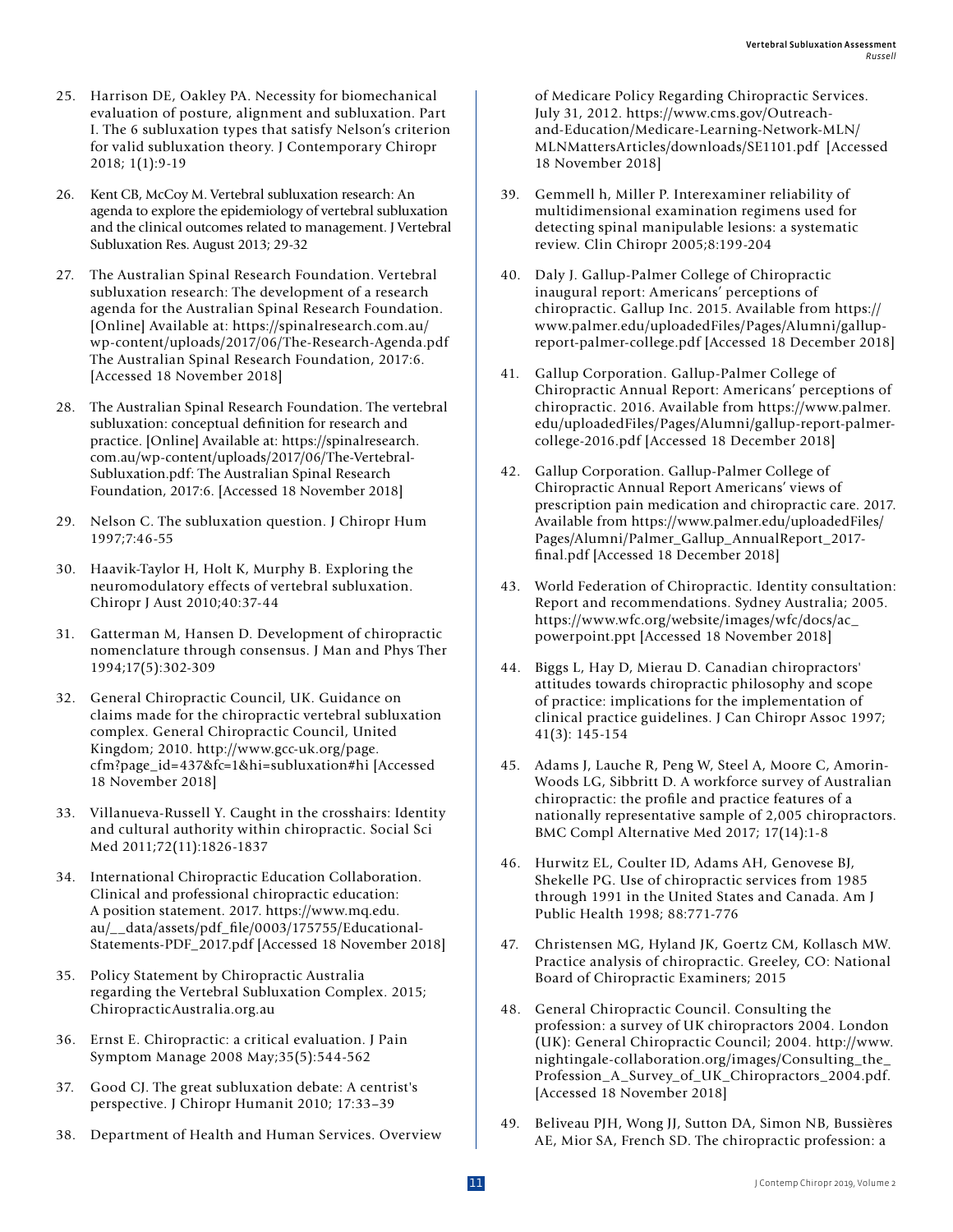scoping review of utilization rates, reasons for seeking care, patient profiles, and care provided. Chiropr Man Ther 2017; 25(35):1-17

- 50. Pham MT, Rajic A et al. A scoping review of scoping reviews: advancing the approach and enhancing the consistency. Res Synth Methods 2014 Dec; 5(4): 371–385
- 51. Triano J, Budgell B, Bagnulo A, et al. Review of methods used by chiropractors to determine the site for applying manipulation. Chiropr Man Ther 2013; 21(36):1-29
- 52. Walker BF, Buchbinder R. Most commonly used methods of detecting spinal subluxation and the preferred term for its description: a survey of chiropractors in Victoria, Australia. J Manipulative Physiol Ther 1997; 20(9):583-589
- 53. Owens E. Chiropractic subluxation assessment: What the research tells us. J Can Chiro Assoc 2002;46(4):215-220
- 54. Holt K, Russell D, Cooperstein R, Young M, Sherson M, et al. Interexaminer reliability of a multidimensional battery of tests used to assess for vertebral subluxation. Chiropr J Australia 2018; 46(1):100-117
- 55. Holt K, Russell D, Cooperstein R, Young M, Sherson M, Haavik H. Interexaminer reliability of seated motion palpation in defined spinal regions for the stiffest spinal site using continuous measures analysis. J Manipulative Physiol Ther 2018;41(7):571-579
- 56. Puhl AA, Reinhart CJ, Injeyan HS. Diagnostic and treatment methods used by chiropractors: A random sample survey of Canada's English-speaking provinces. J Can Chiro Assoc 2015; 59(3):279-287
- 57. Triano JJ, McGregor M. Core and complementary chiropractic: Lowering barriers to patient utilization of services. J Chiropr Humanit 2016;23:1-13
- 58. Cooperstein R, Gleberzon BJ. Technique systems in chiropractic. Chicago, IL; Elsevier Health Sciences, 2004
- 59. Fuhr A, Menke M, Status of Activator Methods Chiropractic Technique, theory and practice. J Manipulative Physiol Ther 2005; 28(2):e1-e20.National Upper Cervical Chiropractic Association. http://www. nucca.org/what-is-nucca/ (Accessed February 25, 2018)
- 60. Cooperstein R. Technique system overview: Thompson Technique. Chiropr Technique 1995; 7(2):60-63
- 61. Rosen MG, Blum CL. Sacro Occipital Technqiue: technique and analysis. Today's Chiropr 2003; 32(22):24-26
- 62. Eklund A, Jensen I, Lohela-Karlsson M,Hagberg J, Leboeuf-Yde C, et al. The Nordic Maintenance Care program: Effectiveness of chiropractic maintenance care versus symptom-guided treatment for recurrent and persistent low back pain – A pragmatic randomized controlled trial. PLoS ONE 13(9):e0203029
- 63. World Congress of Chiropractic Students. Proposal Summaries. 2010. http://www.wccsworldwide.org/wccs-2010.html [Accessed 18 November 2018]
- 64. World Congress of Chiropractic Students. WCCS Standard Operating Procedures and Policies. 2017 http://www.wccsworldwide.org/ uploads/1/4/9/8/14987660/sopps\_2017\_-\_approved\_ by\_congress\_on\_01.08.17.docx.pdf [Accessed 18 November 2018]
- 65. Gliedt JA, Hawk C, M Anderson, K Ahmad, D Bunn, et al. Chiropractic identity, role and future: a survey of North American chiropractic students. Chiropr Man Ther 2015; 23(4)
- 66. Holt KR, Beck RW. Chiropractic patients presenting to the New Zealand College of Chiropractic teaching clinic: a short description of patients and patient complaints." Chiropr J Aust 2005;35: 122-124
- 67. Coulter ID, Hurwitz EL, Adams AH, et al. Patients using chiropractors in North America: who are they, and why are they in chiropractic care? Spine 2002;27(3):291-296
- 68. Coulter ID, Shekelle PG. Chiropractic in North America: a descriptive analysis. J Manipulative Physiol Ther 2005;28(2):83-89
- 69. Alcantara J, Ohm J, Kunz D. The safety and effectiveness of pediatric chiropractic: a survey of chiropractors and parents in a practice-based research network. Explore 2009; 5: 290–295
- 70. Brown BT, Bonello R, Fernandez-Caamano R, Eaton S, Graham PL, et al. Consumer characteristics and perceptions of chiropractic and chiropractic services in Australia: Results from a cross-sectional survey. J Manipulative Physiol Ther 2014; 37:219-229
- 71. Charity MJ, Britt HC, Walker BF, et al. Who consults chiropractors in Victoria, Australia?: Reasons for attending, general health and lifestyle habits of chiropractic patients. Chiropr Man Ther 2016;24:28
- 72. Russell D, Glucina T, Cade A, Sherson M, Alcantara J. Patient perceived effectiveness of a course of chiropractic care in a teaching clinic following initial exposure to chiropractic through a public spinal screening. Chiropr J Aust 2017; 45(1):1-15
- 73. Carlton P, Johnson I, Cunliffe C. Factors influencing parents' decisions to choose chiropractic care for their children in the UK. Clinical Chiropractic 2009;12(1):11-22
- 74. Peng T, Chen B, Gabriel KP. Reasons and referral sources for chiropractic utilization in U.S. children and adolescents: results from the 2012 National Health Interview Survey. J Chiropr Ed March 2018,;32:50-81. (abstract from ACC-RAC conference proceedings)
- 75. Kizhakkeveettil A, Rose K. Health behaviors and beliefs of patients seeking acupuncture and chiropractic care. J Chiropr Ed March 2018;32:50-81. (abstract from ACC-RAC conference proceedings)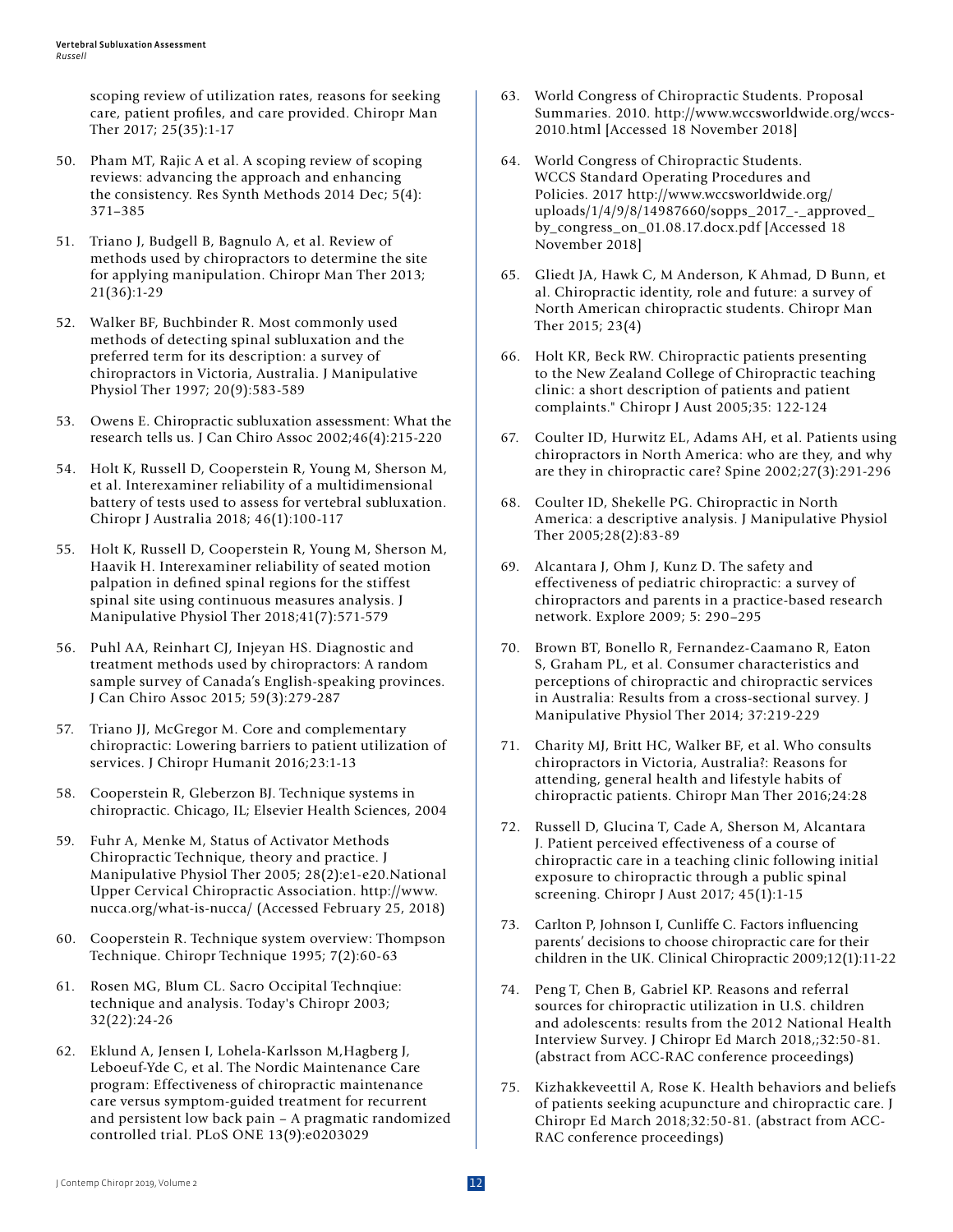- 76. Humphreys BK, Peterson CK, Muehlemann D, Haueter P. Are Swiss chiropractors different than other chiropractors? Results of the job analysis survey 2009. J Manipulative Physiol Ther 2010;33(7):519-535
- 77. Johl Gl, Yelverton CJ, Peterson C. A Survey of the scope of chiropractic practice in South Africa: 2015. J Manipulative Physiol Ther 2017; 40:517-526
- 78. Adams J, Peng W, Cramer H, et al. The prevalence, patterns and predictors of chiropractic use among US adults: results from the 2012 National Health Interview Survey. Spine 2017;42(23):1810-16
- 79. Mizel D, Gorchynski S, Keenan D, Duncan HJ, Gadd M. Branding chiropractic for public education: Principles and experience from Ontario. World Federation of Chiropractic Congress, Paris. 2001. (Poster Presentation)
- 80. Russell D, Glucina T, Sherson M, Bredin M. A survey of the public perception of chiropractic after exposure to chiropractic spinal screenings in New Zealand. J Chiropr Humanit 2017; 24(1):9-14
- 81. Bronfort, G, Hass M, Evans R, Leininger B, Triano J. Effectiveness of manual therapies: the UK evidence report. Chiropr Osteop 2010;18(3);1-33
- 82. Leboeuf-Yde C, Pedersen EN, Bryner P et al. Selfreported nonmusculoskeletal responses to chiropractic intervention: a multination survey. J Manipulative Physiol Ther 2005;28(5):294-302
- 83. Russell D, Glucina T. Improvement in quality of life in a female patient with Crohn's disease following chiropractic care for the correction of vertebral subluxation: A case report. Chiropr J Aust 2018; 46(1):1-10
- 84. Lachtman DS, Bartha DA, Beltran MM et al. Rater reliability and concurrent validity of single and dual bubble inclinometry to assess cervical lateral flexion. J Manipulative Physiol Ther 2015; 38(8):572-580
- 85. McCoy M, Campbell I, Stone P et al. Intra-examiner and inter-examiner reproducibility of paraspinal thermography. PLoS One 2011; 6(2):e16535
- 86. Mansholt BA, Vining RD, Long CR, Goertz CM. Interexaminer reliability of the interpretation of paraspinal thermographic pattern analysis. J Can Chiropr Assoc 2015; 59(2):157-164
- 87. Owens EF, Hart JF, Donofrio JJ, Haralambous J, Mierzejewski E. Paraspinal skin temperature patterns: An interexaminer and intraexaminer reliability study. J Manipulative Physiol Ther 2004;27:155-159
- 88. Currie SJ, Myers CA, Durso C, Enebo BA, Davidson BS. The neuromuscular response to spinal manipulation in the presence of pain. J Manipulative Physiol Ther 2016;39(4):288-93
- 89. Kelly S, Boone WR. The clinical application of surface electromyography as an objective measure of change in the chiropractic assessment of patient progress: a pilot study. J. Vertebral Subluxation Res 1998;2(4):1-7
- 90. Kent C: Surface electromyography in the assessment of changes in muscle activity associated with vertebral subluxation: A review. J. Vertebral Subluxation Res 1997;1(3):1-8
- 91. Haas A, Russell D. Sustained improvement of heart rate variability in patients undergoing a program of chiropractic care: A retrospective case series. Chiropr J Aust 2017; 45(4):338-358
- 92. 92.Holt K, Haavik H, Chi Lun Lee A, Murphy B, Elley R. Effectiveness of chiropractic care to improve sensorimotor function associated with falls risk in older people: A randomized controlled trial. J Manipulative Physiol Ther 2016; 39(4): p. 267-278.
- Russell D. Improved spinal range of motion, quality of life, dysponesis and dysautonomia in a 75-yearold male following Activator Methods Chiropractic Technique for the correction of vertebral subluxation: a case report. A. Vertebral Subluxation Res September 2016: 92-6
- 94. Blanks R, Schuster T, Dobson M. A retrospective assessment of network care using a survey of selfrated health, wellness and quality of life. J Vertebral Subluxation Res 1997; 1:15–27
- 95. Marino M, Langrell P. Longitudinal assessment of chiropractic care using a survey of self-rated health, wellness and quality of life: a preliminary study. J Vertebral Subluxation Res 1999; 3:1–9
- 96. Russell D, Kimura M, Cowie H et al. Changes in quality of life in elderly patients receiving Activator Methods Chiropractic Technique: a case series. J Chiropr Med 2016; 15(1):59-66
- 97. Jones D, Glucina T, Cade A, Sherson M, Russell D. Changes in quality of life in 4 older adult patients receiving manual chiropractic care for the correction of vertebral subluxation: A case series. Chiropr J Aust 2018; 46(2):186-194
- 98. Budgell B, Polus B. The effects of thoracic manipulation on heart rate variability: a controlled crossover trial. J Manipulative Physiol Ther 2006; 29(8):603-610
- 99. Roy RA, Boucher JP, Comtosis AS. Heart Rate Variability modulation after manipulation in pain-free patients vs patients in pain. J Manipulative Physiol Ther 2009;32(4):277-286
- 100. Eingorn AM, Muhs GJ. Rationale for assessing the effects of manipulative therapy on autonomic tone by analysis of heart rate variability. J Manipulative Physiol Ther 1999;22(3):161-5
- 101. Welch A, Boone R. Sympathetic and parasympathetic responses to specific diversified adjustments to chiropractic vertebral subluxations of the cervical and thoracic spine. J Chiropr Med 2008; 7(3):86-93
- 102. Kent C. Heart rate variability to assess the changes in autonomic nervous system function associated with vertebral subluxation. RRNS 2017;1(3):14-21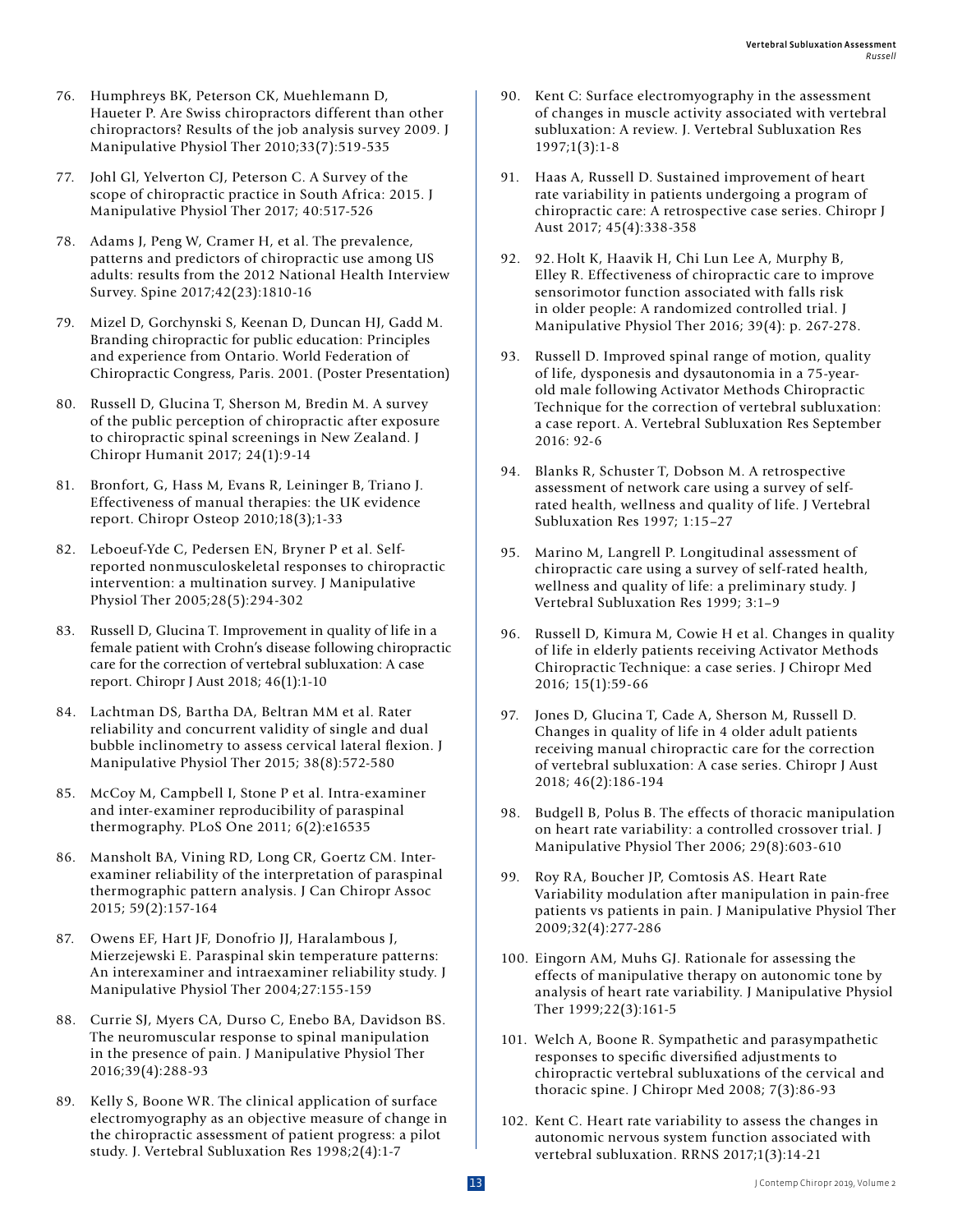- 103. Zhang J, Dean D, Nosco D, Strathopulos D, Floros M. Effect of chiropractic care on heart rate variability and pain in multisite clinical study. J Manipulative Physiol Ther 2006;29(4):267-274
- 104. Haas A, Russell D. Improved nerve function, adaptability & resilience following chiropractic care. Chiro J Aust 2017; 45(4):338-358
- 105. Currie SJ, Myers CA, Durso C, Enebo BA, Davidson BS. The neuromuscular response to spinal manipulation in the presence of pain. J Manipulative Physiol Ther 2016;39(4):288-293
- 106. Kelly S, Boone WR. The clinical application of surface electromyography as an objective measure of change in the chiropractic assessment of patient progress: a pilot study. J Vertebral Subluxation Res 1998;2(4):1-7
- 107. Kent C: Surface electromyography in the assessment of changes in muscle activity associated with vertebral subluxation: a review. J Vertebral Subluxation Res 1997;1(3):1-8
- 108. McCoy M, Campbell I, Stone P, Fedorchuk C, Wijayawardana S, et al. Intra-examiner and interexaminer reproducibility of paraspinal thermography. PLoS One 2011; 6(2):e16535
- 109. Mansholt BA, Vining RD, Long CR, Goertz CM. Interexaminer reliability of the interpretation of paraspinal thermographic pattern analysis. J Can Chiropr Assoc 2015; 59(2):157-164
- 110. Owens EF, Hart JF, Donofrio JJ, Haralambous J, Mierzejewski E. Paraspinal skin temperature patterns: An interexaminer and intraexaminer reliability study. J Manipulative Physiol Ther 2004;27:155-159
- 111. Lakhani E, Nook B, Haas M, Docrat A. Motion palpation used as a postmanipulation assessment tool for monitoring end-feel improvement: A randomized controlled trial of test responsiveness J Manipulative Physiol Ther 2009;32:549-555
- 112. Gleberzon BJ, Roecker CB, Blum C, Good C, Cooperstein R. Towards the development of a standardized chiropractic technique program. 2018 ACC-RAC – Competencies and Collaboration, Dallas (TX). Available at https://www.researchgate.net/profile/ Christopher\_Good2/publication/324138273\_Towards\_ the\_Development\_of\_a\_Standardized\_Chiropractic\_ Technique\_Program/links/5ac0dddca6fdcccda65d796e/ Towards-the-Development-of-a-Standardized-Chiropractic-Technique-Program.pdf
- 113. Mankal K, Jenks M. Resolution of obstructive sleep apnea following chiropractic care to reduce vertebral subluxation. A Vertebral Subluxation Res. June 12, 2017:113-118
- 114. Tabick C, Quintero-Villa J. Improved health outcomes in a multiple sclerosis patient undergoing chiropractic care for vertebral subluxation: a case report and review of the literature. A Vertebral Subluxation Res. November 9, 2017:221-231
- 115. Moseson N. Improved gait, balance and coordination in an 85-year-old male undergoing subluxation based chiropractic care: a case study. A Vertebral Subluxation Res. February 9, 2017:1-4
- 116. Vansen Z. Reduction of blood pressure in a patient receiving chiropractic care: A case study & review of literature. A Vertebral Subluxation Res. March 6, 2017: 15-33
- 117. Wild M, McMaster P. Improvement in sensorimotor function, postural stability, joint position sense and reaction time in an asymptomatic 74-year-old male receiving chiropractic care. A Vertebral Subluxation Res. April 10, 2017:61-63
- 118. Carney CL, MacCarthy M, Girdis C. Resolution of post-traumatic anosmia following network spinal analysis care: a case study. A Vertebral Subluxation Res. February 27, 2017:8-17
- 119. Dunton T, Pallis RJ. Improvement in major residual effects of stroke following chiropractic care to reduce vertebral subluxation. A Vertebral Subluxation Res. April 17, 2017:64-71
- 120. Yaun RL, Knowlton B. Effects of chiropractic care in a patient with extramedullary plasmacytoma: a case study. A Vertebral Subluxation Res. April 27, 2017: 81-86
- 121. DeSimone C. Improved ambulation, quality of life and decreased pain in a 64-year-old female with polymyalgia rheumatica and multiple neuromusculoskeletal symptoms undergoing chiropractic care. A Vertebral Subluxation Res. April 24, 2017:72-80
- 122. Fedorchuk C, Lightstone D, Moser JH. Improvement in symptoms, cervical alignment & quality of life in a 40-year-old female with fibromyalgia following Chiropractic Biophysics® technique: a case study and selective review of literature. A Vertebral Subluxation Res. March 13, 2017:34-46
- 123. Berry RH, Oakley PA, Harrison DE. Alleviation of chronic headaches by correcting lateral head translation posture (–txh) using Chiropractic Biophysics & Berry translation traction. A Vertebral Subluxation Res. May 11, 2017:87-92
- 124. Fedorchuk C, Lightstone DF, Andino H. Failed neck surgery: Improvement in neck pain, migraines, energy levels, and performance of activities of daily living following subluxation correction using Chiropractic BioPhysics® Technique: a case study. A Vertebral Subluxation Res. May 18, 2017:93-100
- 125. Sergent A, Boyle J, Moore A. Chiropractic management of a patient with insidious onset of foot drop. A Vertebral Subluxation Res. June 19, 2017:119-121
- 126. McLimon ME, McLimon DG, Krotee MW. Improved intraocular pressure in a 40-year-old female following chiropractic care to reduce subluxation. A Vertebral Subluxation Res. June 1, 2017:101-112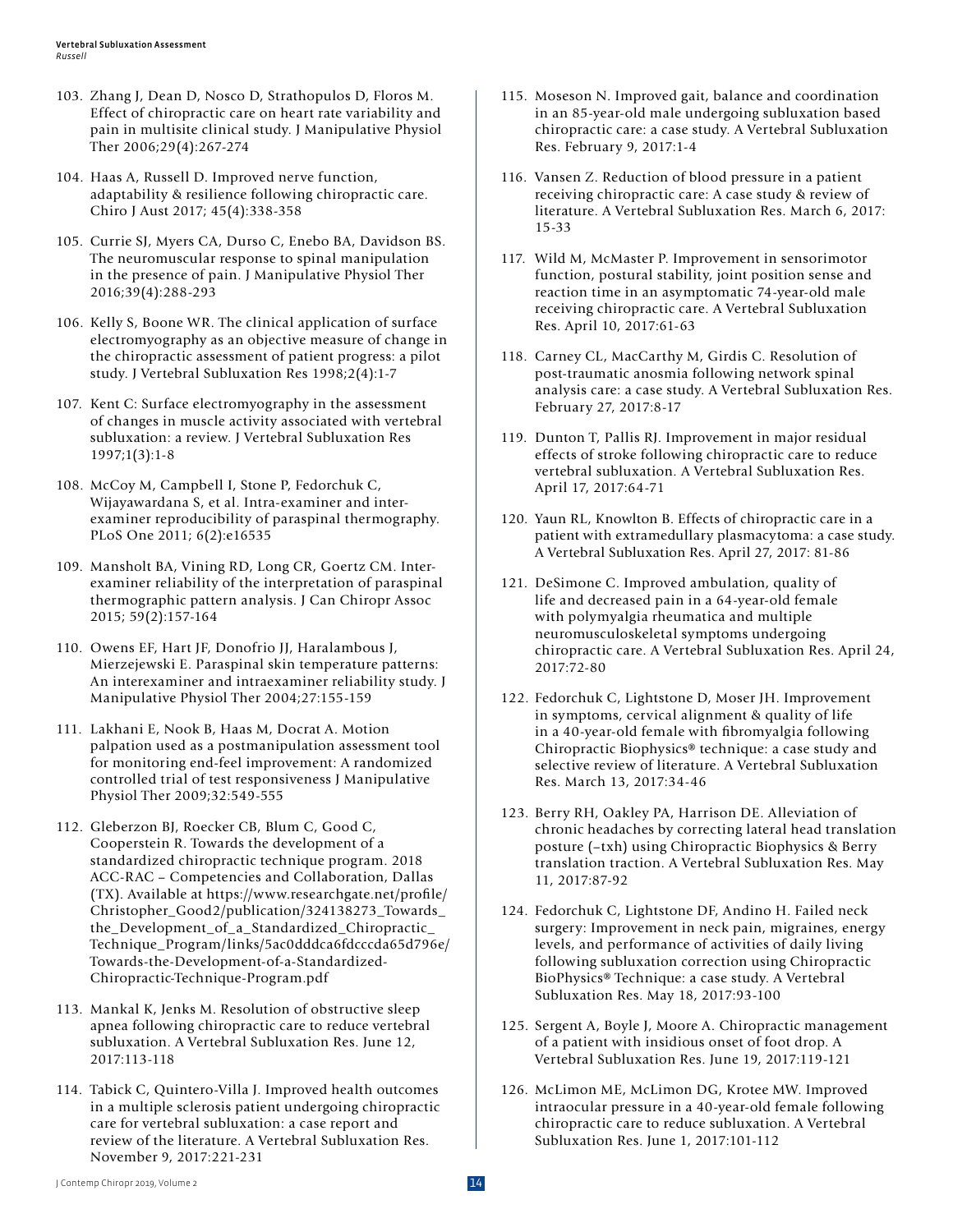- 127. Dick J, Hock S. Improved health outcomes in a military veteran following vertebral subluxation based chiropractic care: a case report. A Vertebral Subluxation Res. September 7, 2017:147-151
- 128. Hafer J, Foltz J. Resolution of seizures in a 20-year-old male following chiropractic care to reduce vertebral subluxation: a case study and review of the literature. A Vertebral Subluxation Res. July 20, 2017:122-130
- 129. Jaszewski E, LaVaille C. Improvement in cervical curve, dysautonomia and quality of life in a patient with multiple sclerosis using the Pierce Results System™: Case study and review of the literature. A Vertebral Subluxation Res. August 7, 2017:131-141
- 130. Fox P, Martin S. Improvement in post-traumatic stress disorder following network spinal analysis care: a case study and review of literature. A. Vertebral Subluxation Res. September 28, 2017:169-175
- 131. Harden J, Smith B. Remission of ejaculatory pain in 25-year-old male using the Pierce Results System™: a case study. A Vertebral Subluxation Res. September 18, 2017:152-161
- 132. Labelle S, Steiner M. Resolution of anxiety, depression, insomnia, scoliosis & cluster headaches, in a patient with opioid addiction undergoing chiropractic care to reduce subluxations: a case study and review of the literature. A Vertebral Subluxation Res. October 4, 2017:176-188
- 133. Stevens K, Kim C, Jeen P. Improved health outcomes in a patient with multiple sclerosis undergoing chiropractic care: a case study. A Vertebral Subluxation Res. November 20, 2017:238-242
- 134. Knowles D, Knowles R, Kotur D. Improvement in heart rate variability in 46 patients undergoing chiropractic with network spinal analysis: a retrospective analysis of outcomes. A Vertebral Subluxation Res. November 16, 2017:232-237
- 135. Harden J, Baggett BA. Resolution of systemic lupus erythematosus following chiropractic care to reduce vertebral subluxation utilizing the Pierce Results System™: a case report and review of the literature. A Vertebral Subluxation Res. December 18, 2017:297-311
- 136. Campbell A, Delander K. Resolution of hypothyroidism & irritable bowel syndrome in a 34-year-old female following chiropractic care to reduce vertebral subluxation: a case study and review of the literature. A Vertebral Subluxation Res. October 26, 2017:209-220
- 137. Fedorchuk C, Snow E. Increased lung function & quality of life in asymptomatic subjects following reduction in thoracic hyperkyphosis & vertebral subluxation utilizing Chiropractic Biophysics: a case series. A Vertebral Subluxation Res. October 12, 2017:189-200
- 138. Oakley PA, Harrison D. Restoration of barefoot gait in a 75-year old female with cervical spondylotic

myelopathy: a case report utilizing Chiropractic Biophysics (CBP®) technique. Chiropr J Aust 2017;45:16-27

- 139. Berry RH, Oakley PA, Harrison D. Alleviation of radiculopathy by structural rehabilitation of the cervical spine by correcting a lateral head translation posture (–txh) using berry translation traction as a part of CBP methods: a case report. Chiropr J Aust 2017;45:63-72
- 140. Borlase O, Russell D, Fox M, Alcantara J. Changes in head circumference and gagging and plantar grasp reflexes after concomitant chiropractic care of a pediatric patient with hydrocephaly: A case report. Chiropr J Aust 2017;45:131-137
- 141. Brozovich TA. The reduction of asthma symptoms and medication after chiropractic care. Chiropr J Aust 2017;45:138-143
- 142. Brown JE, Jaeger JO, Polatis TA, Peters AJ, Oakley PA, et al. Increasing the lumbar lordosis by seated 3-point bending traction: a case series utilizing Chiropractic Biophysics technique. Chiropr J Aust 2017;45:144-154
- 143. Gordon BD. A retrospective study of the management of deformational plagiocephaly with chiropractic care. Chiropr J Aust 2017;45:155-174
- 144. Sergent A. Chiropractic management of a patient with cerebellar atrophy. Chiropr J Aust 20178;45:175-183
- 145. Russell D. Resolution of lower limb sensory polyneuropathy in a 63-yearold male receiving activator methods chiropractic technique for the correction of vertebral subluxation. Chiropr J Aust 2017;45:217-228
- 146. Ward J, Tyer K, Coats J, Purmoghaddam A, Amonette W. Case series of symptomatology compression rates of chiropractic patients with acute low back pain at 2-weeks and 4-weeks. Chiropr J Aust 2017;45:289-303
- 147. Edwards J, Alcantara J. The care of a pregnant patient with triplets: a chiropractor's experience. Chiropr J Aust 2017;45:324-337
- 148. Haas AL, Russell D. Sustained improvement of heart rate variability in patients undergoing a program of chiropractic care: A retrospective case series. Chiropr J Aust 2017;45:338-358
- 149. Oakley PA, Harrison D, Haas JW, Listenma SK. Positive outcome with tourette syndrome and chronic tic disorder following chiropractic intervention: a Chiropractic Biophysics® (CBP) case report with a 13 year follow-up. Chiropr J Aust 2017;45:368-376
- 150. Perrucci RM, Coulis CM. Chiropractic management of post spinal cord stimulator spine pain: a case report. Chiropr Man Ther 2017; 25(5)
- 151. Gliedt J, Goehl JM, Smith DP, Daniels CJ. Chiropractic management of a geriatric patient with idiopathic neuralgic amyotrophy: a case report. J Can Chiropr Assoc. 2017; 61(1):45-52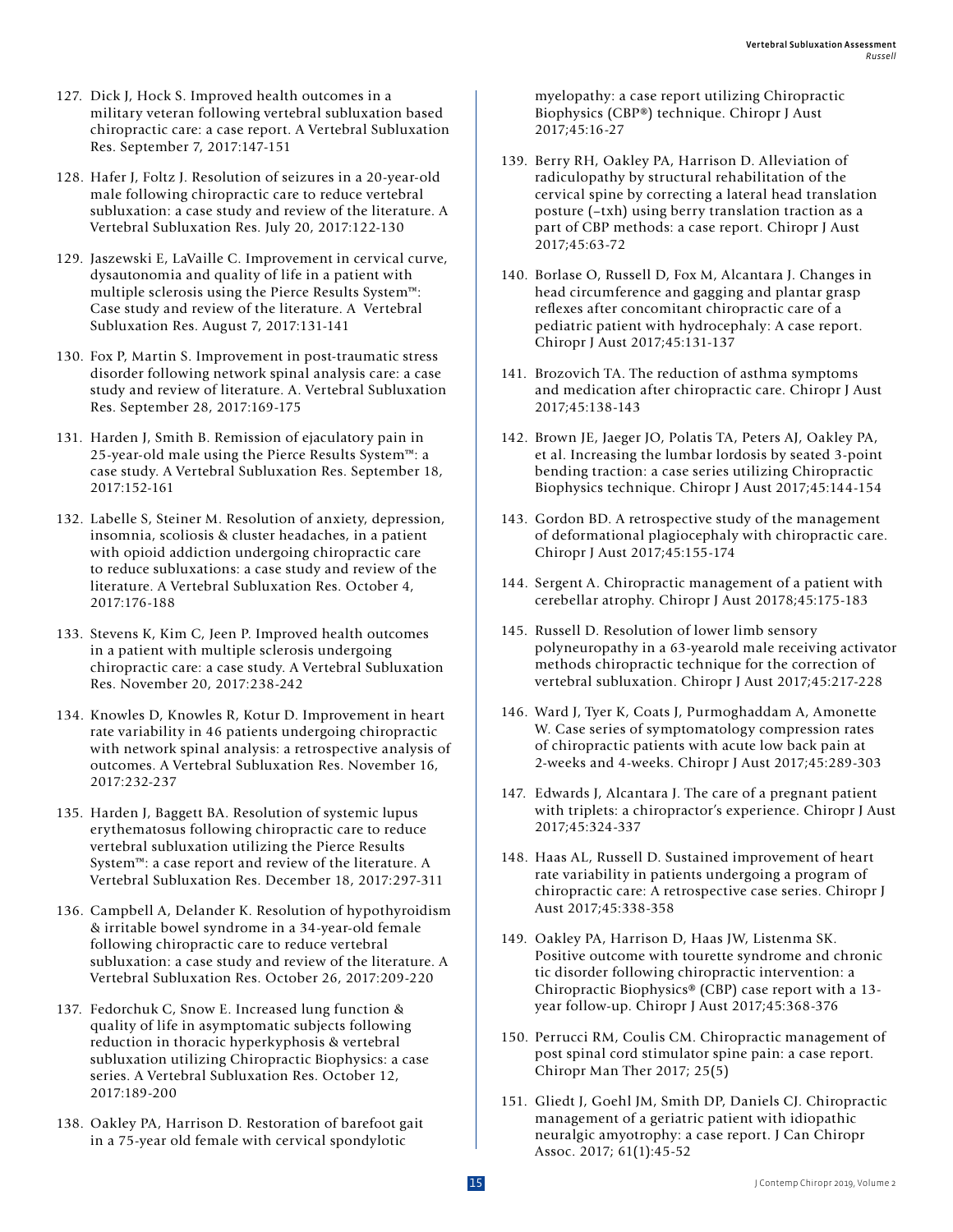- 152. Cornelson SM, Beavers D, Harvey A, Hogarth W, Ketner NW. Chiropractic care in the management of inactive ankylosing spondylitis: A case series. J Chiropr Med 2017;16:300-307
- 153. Cupler ZA, Anderson MT, Stancik TJ. Thoracic spondylodiscitis epidural abscess in an afebrile navy veteran: A case report. J Chiropr Med 2017;16:1-6
- 154. Lyer MM, Skokos E, Piombo D. Chiropractic management using multimodal therapies on 2 pediatric patients with constipation. J Chiropr Med 2017;16:340-345
- 155. Neff SM, Okamoto CS. Chiropractic management of a patient with thoracic pain and a stable thoracic aortic aneurysm: a case report. J Chiropr Med 2016;15:1-5
- 156. Strunk RG. Multimodal chiropractic care for pain and disability in a patient diagnosed with Ehlers-Danlos Syndrome-Hypermobility Type: a case report. J Chiropr Med.2016;15:1-9
- 157. Wasylynko DE. Chiropractic care of a 10-year-old boy with nonorganic gait disorder: A case report. J Chiropr Med 2017;16:175-179
- 158. Young MD, Young JL. Conservative care of pediatric acquired torticollis: A report of 2 cases. J Chiropr Med. 2017;16:1-5
- 159. Corcoran KL, Dunn AS, Formolo LR, Beehler GP. Chiropractic management for us female veterans with low back pain: A retrospective study of clinical outcomes. J Manipulative Physiol Ther 2017;40:573-579
- 160. Kizhakkeveettil A, Rosa KA, Kadar GE, Hurwitz EL. Integrative acupuncture and spinal manipulative therapy versus either alone for low back pain: a randomized controlled trial feasibility study. J Manipulative Physiol Ther 2017;40:1-13
- 161. Haavik H, Naizi IK, Holt K, Murphy B. Effects of 12 weeks of chiropractic care on central integration of dual somatosensory input in chronic pain patients: a preliminary study. J Manipulative Physiol Ther 2017;40:127-138
- 162. Stone-McCoy P, Natori C. Chiropractic care of a toddler with otitis media born premature & exposed prenatally to opiates and amphetamines: A case study and selective review of literature. J Pediat Maternal Family Health January 12, 2017:1-7
- 163. Harden J, Jaszewski E, Galgano J. Reduction and maintenance of scoliotic and sub-scoliotic curvatures: a follow-up study on children with idiopathic scoliosis undergoing subluxation correction with Pierce Results System. J Pediat Maternal Family Health February 2, 2017:16-23
- 164. Falk DA, Stinson RA. Resolution of breech presentation confirmed by ultrasound following Webster Technique: a case study. J Pediat Maternal Family Health June 8, 2017:74-77
- 165. Colman LA, Jaques CM. Resolution of infertility following chiropractic care for vertebral subluxation: a case study and review of the literature. J Pediat Maternal Family Health January 19, 2017:8-15
- 166. Edwards J, Alcantara J. The chiropractic care of a patient with Harrington rods, scoliosis & back pain during pregnancy. J Pediat Maternal Family Health March 23, 2017:32-39
- 167. Michaeli S, Russell D, Alcantara J. The chiropractic care of a teenager with possible conversion disorder. J Pediat Maternal Family Health March 9, 2017:24-31
- 168. Drobbin D, McClain B. Resolution of breech presentation and successful VBAC in a patient undergoing Webster Technique: a case study & selective review of the literature. J Pediat Maternal Family Health April 13, 2017:44-53
- 169. Vanderslice KD, Beachum AR. Reduction of labor and delivery time in a pregnant patient undergoing subluxation centered chiropractic care. J Pediat Maternal Family Health April 3, 2017:40-43
- 170. Smolick-Reese E, Balthaser J. Reduction of seizures in a toddler with Lissencephaly undergoing chiropractic care: A case study & review of the literature. J Pediat Maternal Family Health October 30, 2017:169-177
- 171. Lieberman B, Hapner-Petron S. Reduction of seizures in a four-year-old male with intractable frontal lobe epilepsy following upper cervical chiropractic care: a case study. J. Pediat Maternal Family Health May 15, 2017:57-64
- 172. Dodd S, Rhodes C. Resolution of lateral strabismus & hypersensitivity in a 10-year-old receiving chiropractic care to reduce vertebral subluxation: a case report. J Pediat Maternal Family Health May 4, 2017:54-56
- 173. Korthuis MA. Improved allergen-specific IgE Levels in an 8-year-old female following chiropractic care to reduce vertebral subluxation: a case study & selective review of the literature. J Pediat Maternal Family Health June 22, 2017:82-92
- 174. Walker s, Russell. Resolution of deformational plagiocephaly in a four-month-old male following chiropractic care to reduce subluxations: a case report. J Pediatr Maternal Family Health June 15, 2017:78-81
- 175. Tokar CS, Moore RT. Reduction of scoliosis in a 7-yearold male following chiropractic care: a case study & selective review of the literature. J Pediat Maternal Family Health May 25, 2017:65-73
- 176. Cooper J, Howell L. Resolution of otitis media in 10-year-old child following improved cervical curve using pierce results system: case study & review of the literature. J Pediat Maternal Family Health June 29, 2017:93-108
- 177. Hoying M, Alcantara J. Improved health outcomes in a woman experiencing chronic post-partum low